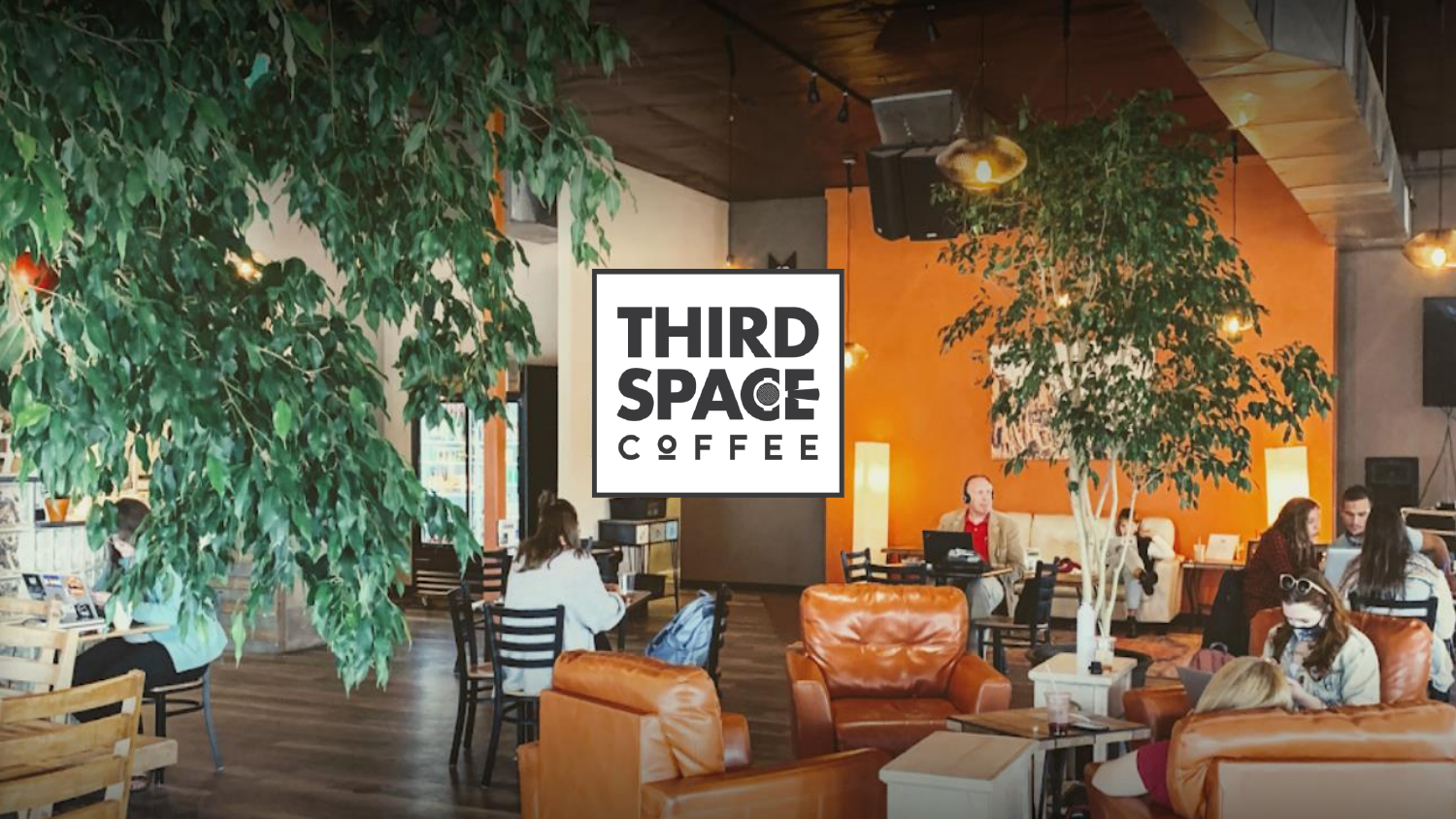**Third Space Coffee** has over 2400 square feet for your event and 400 sq. ft. of meeting room space. Our event space has multiple living room areas, dining tables, a patio with fire pits and stringed patio lights, and a new glass garage door.

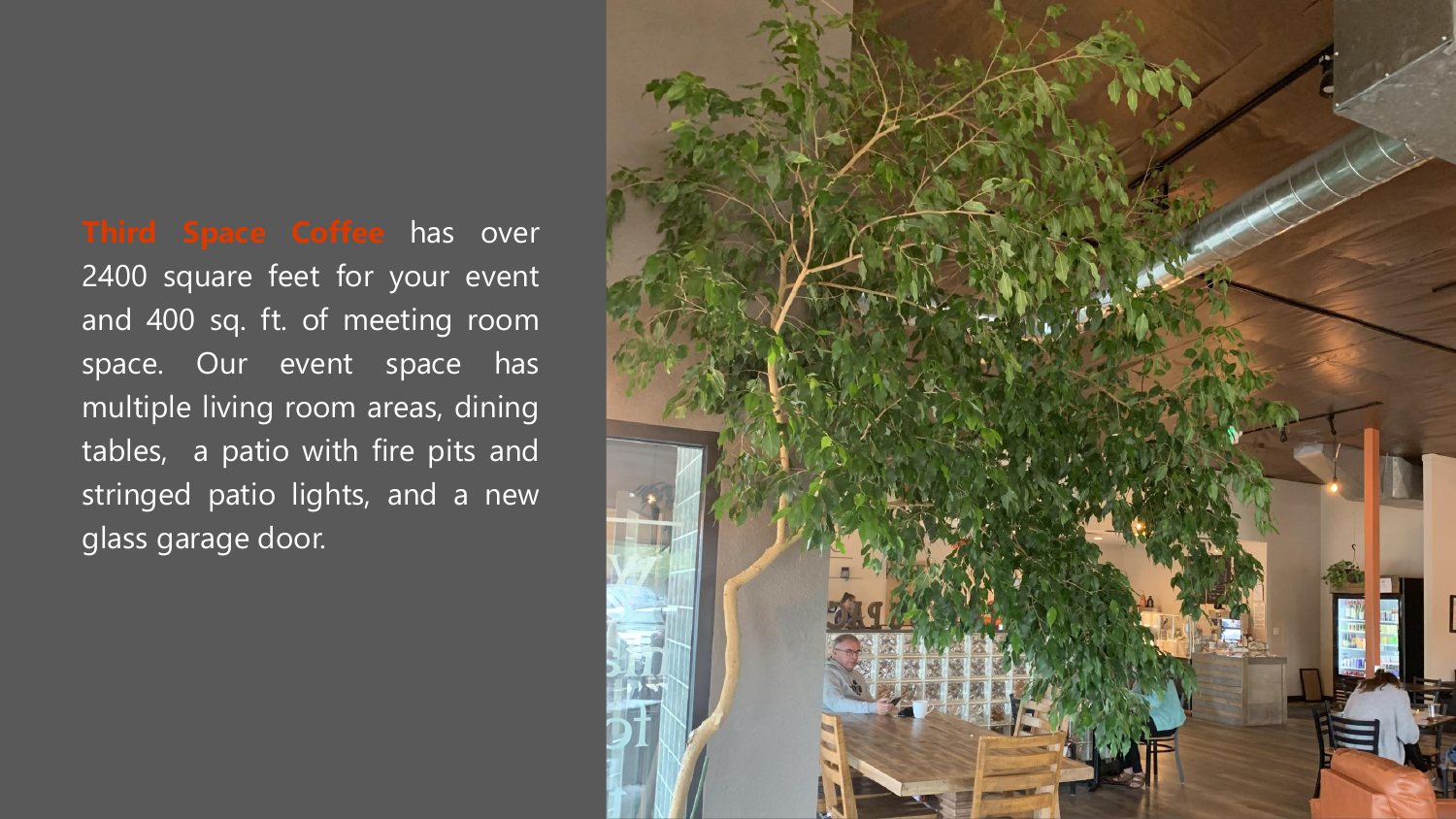# OUR PREMIUM OFFERINGS

**In-House Roasted Coffee**

**Specialty Coffee and Non-Coffee Drinks**

**Made To Order Hot Mini Donuts** 

**Local Micro Beer and Wine**

**Delicious Burritos, Paninis and Flatbreads**

**Gourmet Custom Catering Menu**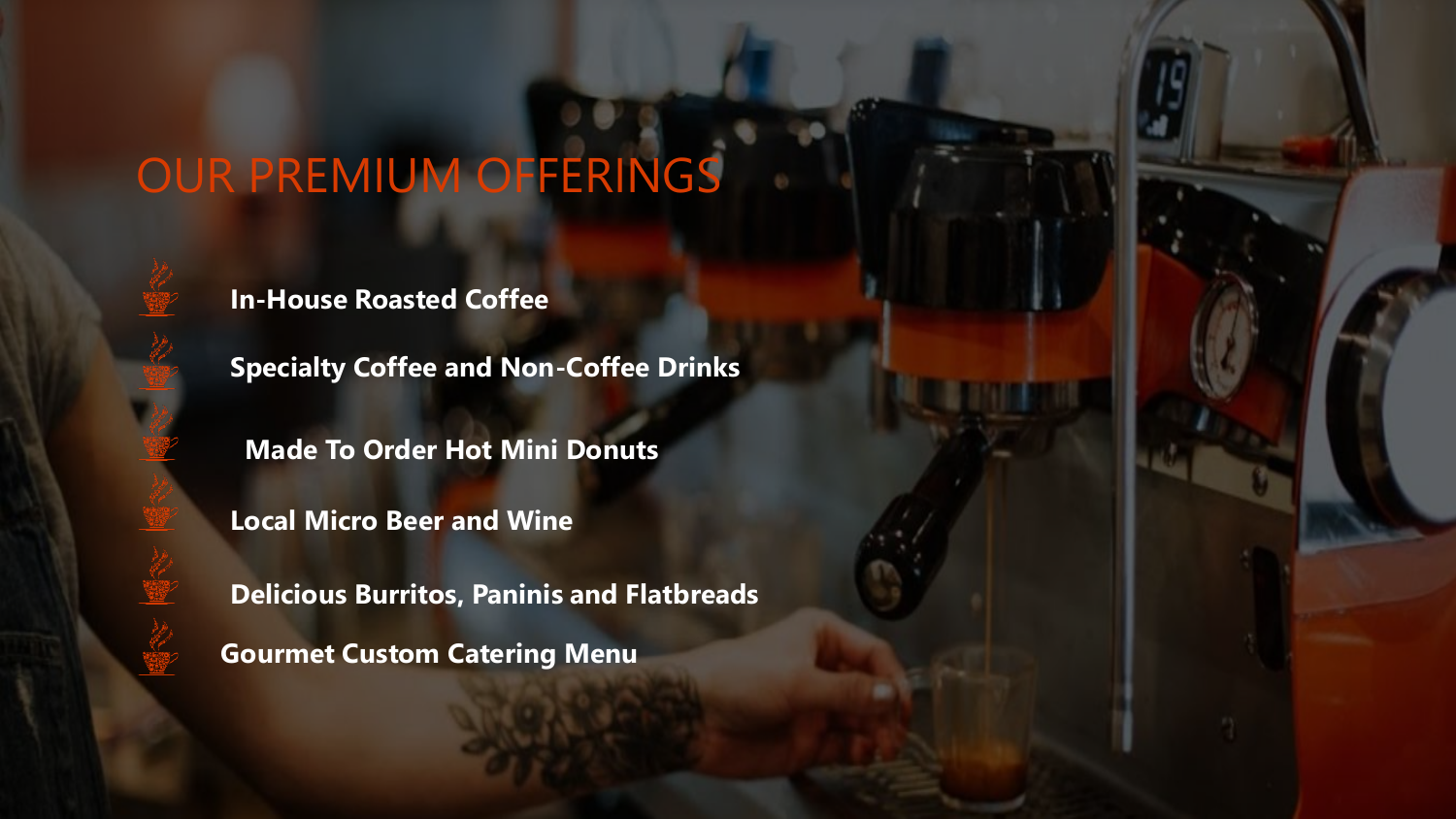# Events and Meeting Room Space

### **Meeting Room \$50 food/drink for 2 hours**

600 sq feet of meeting room space includes a dining area, living room space, and TV. The meeting room can be reserved during normal operating hours. Additional hours \$25 per hour

#### **Events for full space \$300 food/drink for 2 hours**

Events can begin at 6:30 M-F or at 6:00 on Saturday. There is a \$300 min. charge which can be covered with food or drink from our daily menu or the food can be customized for the event. Events will include two staff members (18% service charge will be added after food/drink charge. \$200 deposit required to reserve space

#### **Private Events before 6:00 pm \$300 per hour with 3 hours minimum**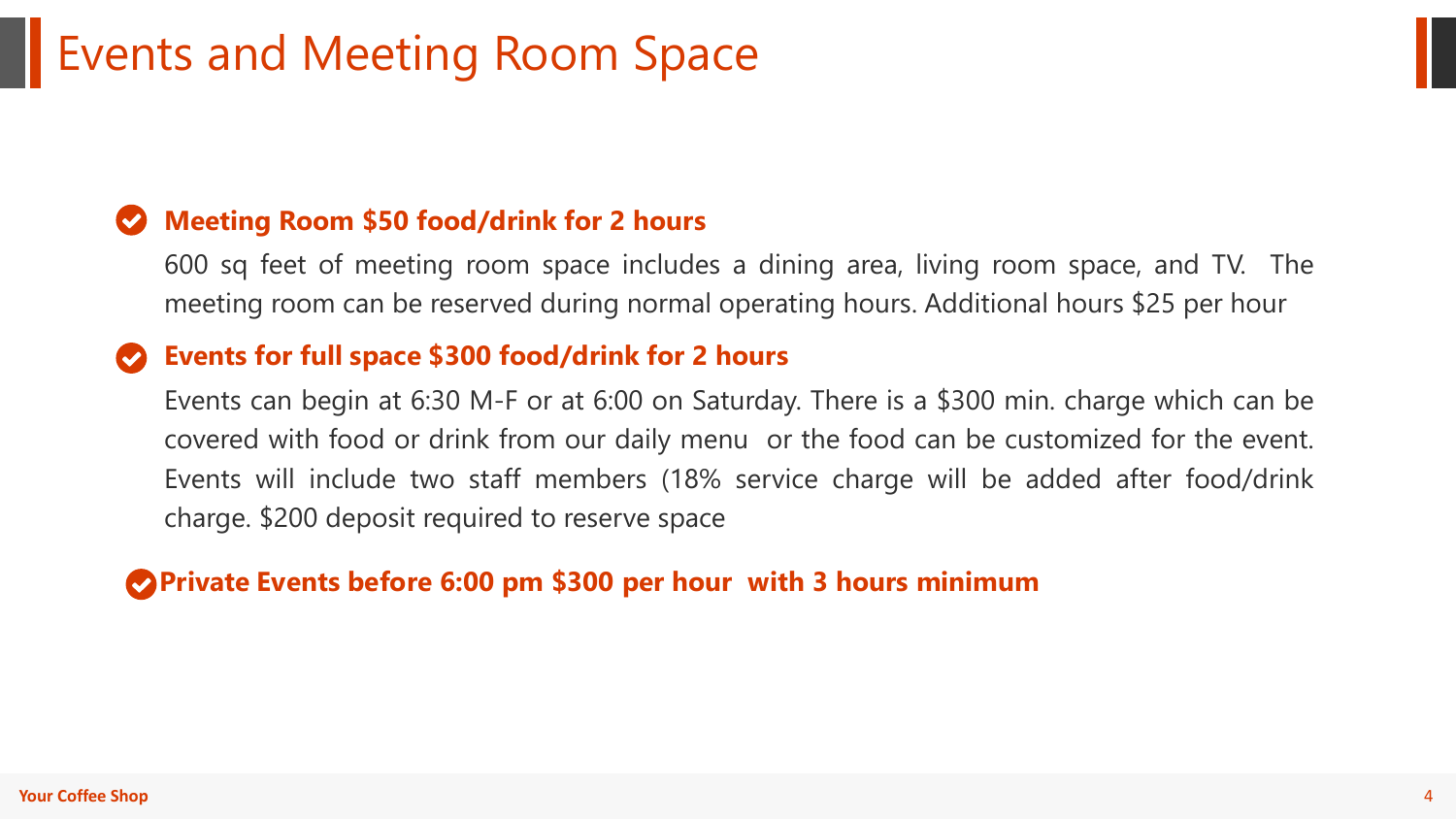# Daily Menu

**Beverages** 

Specialty Coffee \$5-6.5

Using our in-house roasted coffee, we can make any specialty coffee Non-Coffee Drinks \$3.5-6.5

Organic Teas, Tea Lattes, Matcha, Frappuccino,

Italian Sodas and Red Bull Mocktails

Wine and Beer \$6-28

## Breakfast

Breakfast Croissant or Bagel sandwiches with egg and cheese and, bacon, sausage, or ham\$ 3.5-7.5 Grilled Breakfast Burritos with a mild green chili and egg scramble, melted cheese and bacon, potato, hot italian sausage, or turkey sausage (KETO tortillas available)\$5.5 Caramel Cinnamon Rolls with cream cheese frosting \$4.5 Berry Braids or Chocolate Braids \$4.5 Lemon Blueberry Muffins \$3.5

### Lunch

Specialty Avocado Toasts, Flatbreads, and Paninis Sandwiches with Chips \$9-12

#### Dessert

Made to order hot mini donuts....Can also make specialty donuts or donut sundaes \$3-5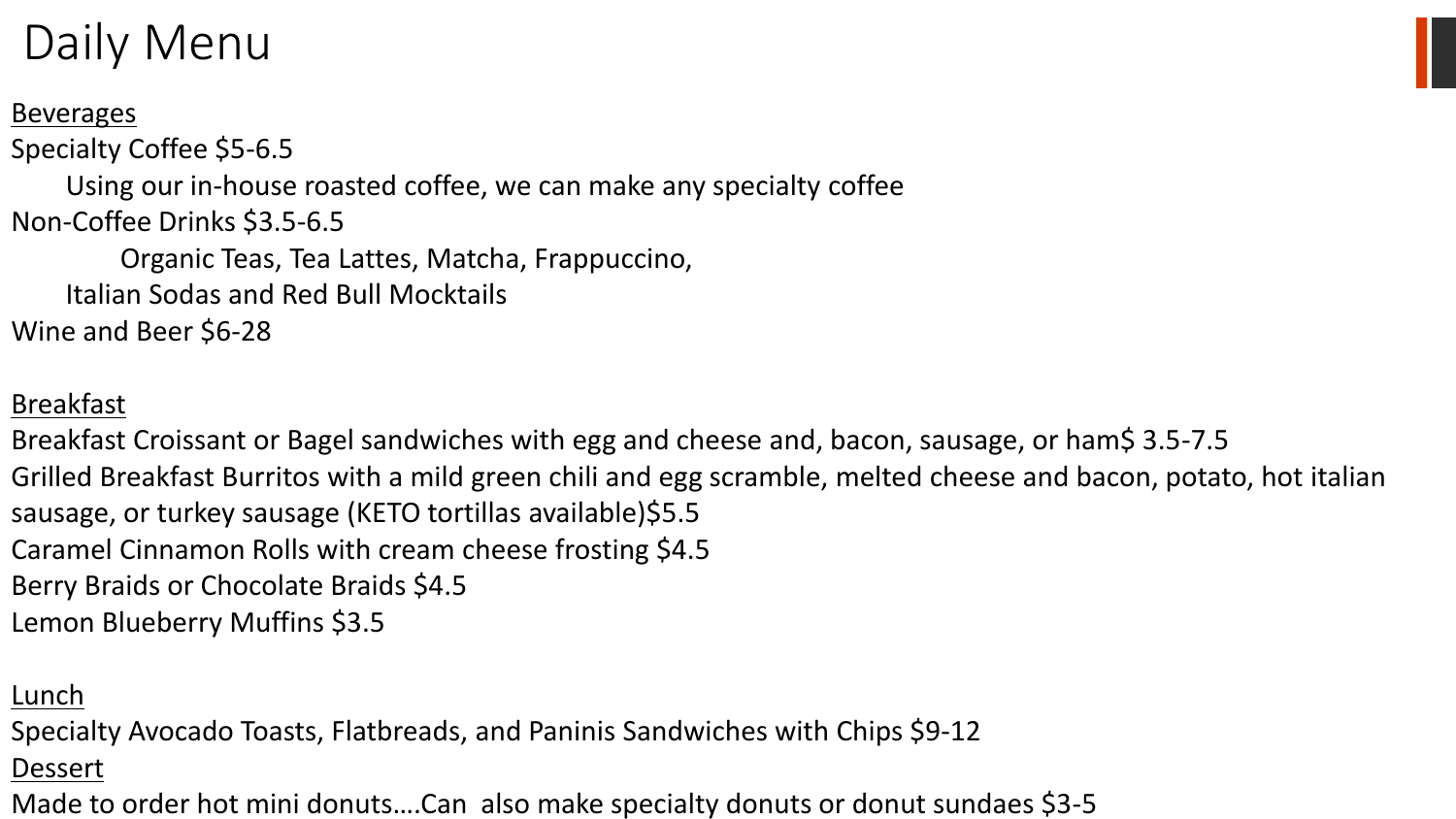## Catering Menu

Appetizers

Flatbreads: including caprese or corn bacon pesto or custom made \$7 - 9

Crostini (min 25): Double Tomato Bruschetta\$ 1.5 Caprese \$1.65 Smoked Salmon with Caper Dill Cream Cheese \$ 2 Candied Jalapenos and Cream Cheese \$1.5 Curried Chicken Salad \$1.65 Caramelized Onions and Mushrooms with Herb Cream Cheese \$1.65 Beef with Caramelized Onions \$2 Turkey Pesto and Harvarti \$1.75 Shaved Ham, Swiss, and Poppy Mustard Sauce \$1.75 Hummus with fresh made hummus, assorted veggies, and pita chips \$45 Veggies with Green Goddess Dressing, Ranch Dressing, or Spinach Dip \$45 Charcuterie Boards \$25 -65 Candied Jalapenos and crackers \$5.50

Beer Cheese Dip and Large Soft Pretzels \$6

Salads (serves 6 -8)

Asian Chicken Pasta Salad \$35 Hot Bacon Dressing Spinach Salad \$25